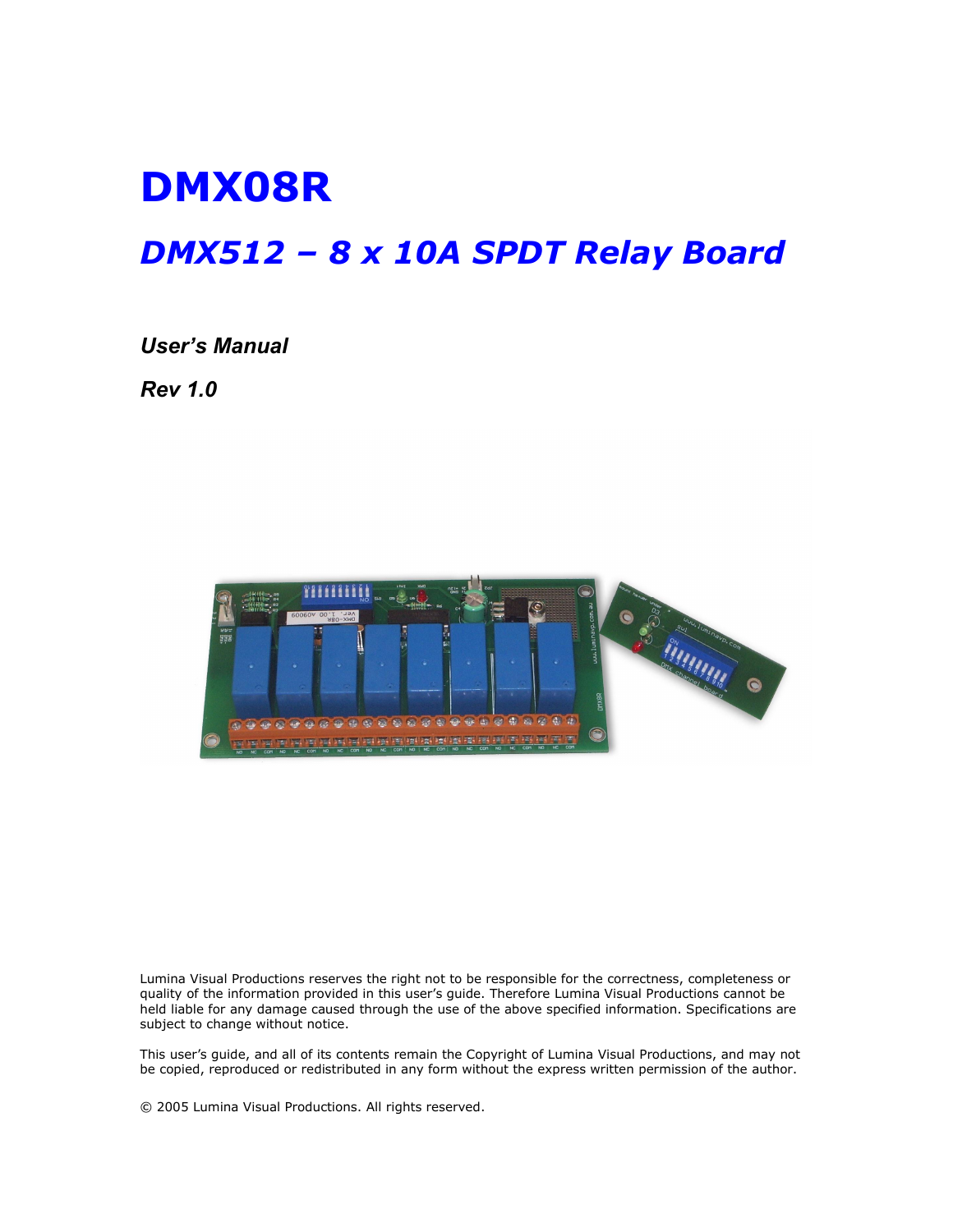#### APPLICATION

The DMX08R provides a compact and simple means for the conversion of a DMX512 stream into 8 discrete switched relay outputs. The DMX08R provides for two modes of operation:

- 1. Fail-safe mode: If loss of DMX512 is detected, all outputs will fail to their 'off state', until DMX512 is restored.
- 2. Fail-hold mode: If loss of DMX512 is detected, all outputs will hold their previous state.

If being used as part of a laser show setup, it may be desirable to use the DMX08R in Fail-safe mode. The detection window for loss of DMX512 is approximately 150ms. This was set at 150ms to allow for a wider variety of DMX512 controllers to be used. If your application requires a shorter detection window, we can re-flash the microprocessor to provide for this.

The DMX08R ships to recognize a start code of '0' as being valid. If you wish to use this device with a start code of something other than '0', please advise us as we can also re-flash the microprocessor to provide for this.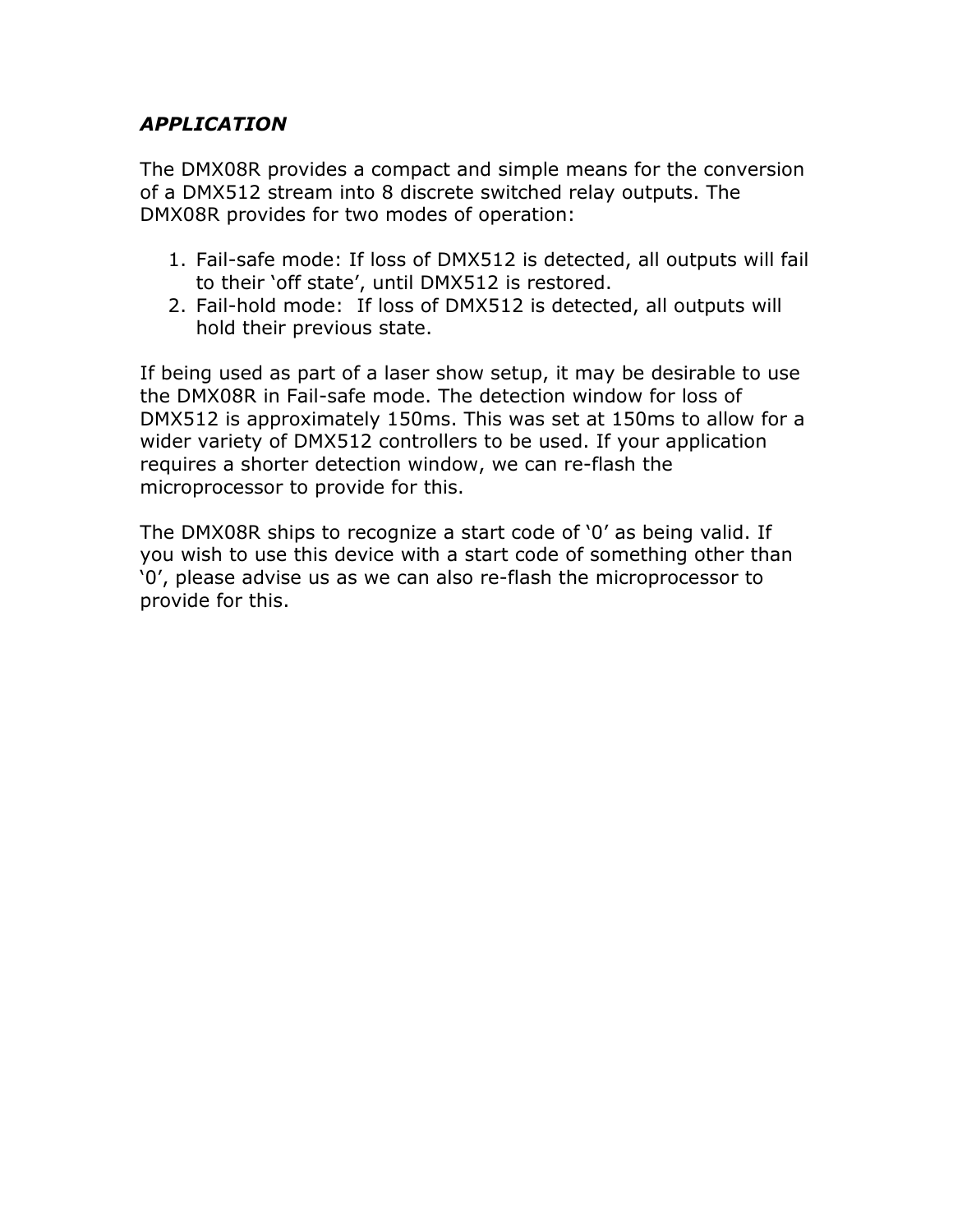#### **CONNECTIONS**

The DMX08R has 3 headers for interfacing to your equipment. These are as follows:



OUT1 OUT2 OUT3 OUT4 OUT5 OUT6 OUT7 OUT8

#### HEADER BOARD

The DMX08R can be ordered with a separate board that plugs into the relay board via a flat IDC cable. This board is pictured on the front page, and holds the DIP switch, and status LEDS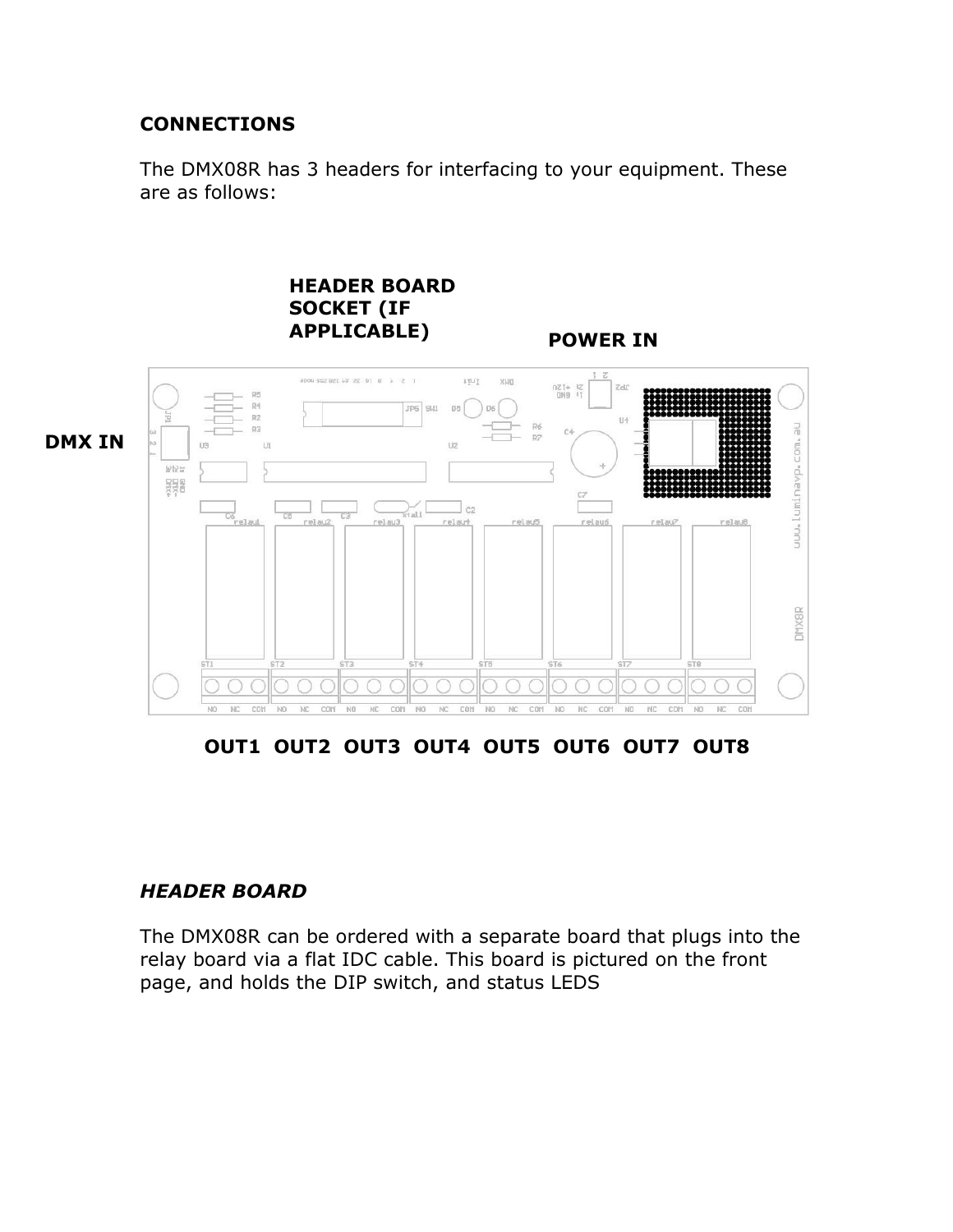#### Power Input

The DMX08R requires a DC supply of +12v. Its current draw is less than 700ma when fully driven. The power is connected as follows:

Pin 1: Ground Pin 2: +12v

#### DMX512 In

The DMX08R receives DMX512 via this header. It is wired as follows:

Pin 1: Ground Pin 2: Cold (Signal -ve) Pin 3: Hot (Signal  $+ve$ )

This connector shares the same pin out as the DMX512 jack for easy reference.

#### Relay Outputs

The DMX08R has eight 3 way screw type terminal block connectors to interface to your equipment. These are directly connected to the dry contacts of the respective relays.

Pin 1: Normally Open (NO) Pin 2: Normally Closed (NC) Pin 3: Common (COM)

Outputs are arranged so that the channel set by the DIP switch is the left most output, the relay to the right is the next channel, and so on.

#### Note:

Whilst the relays used in the DMX08R can switch 10A @ 240VAC, you must be certain that in using the DMX08R to switch mains voltages you are complying with the relevant local laws and regulations in your region.